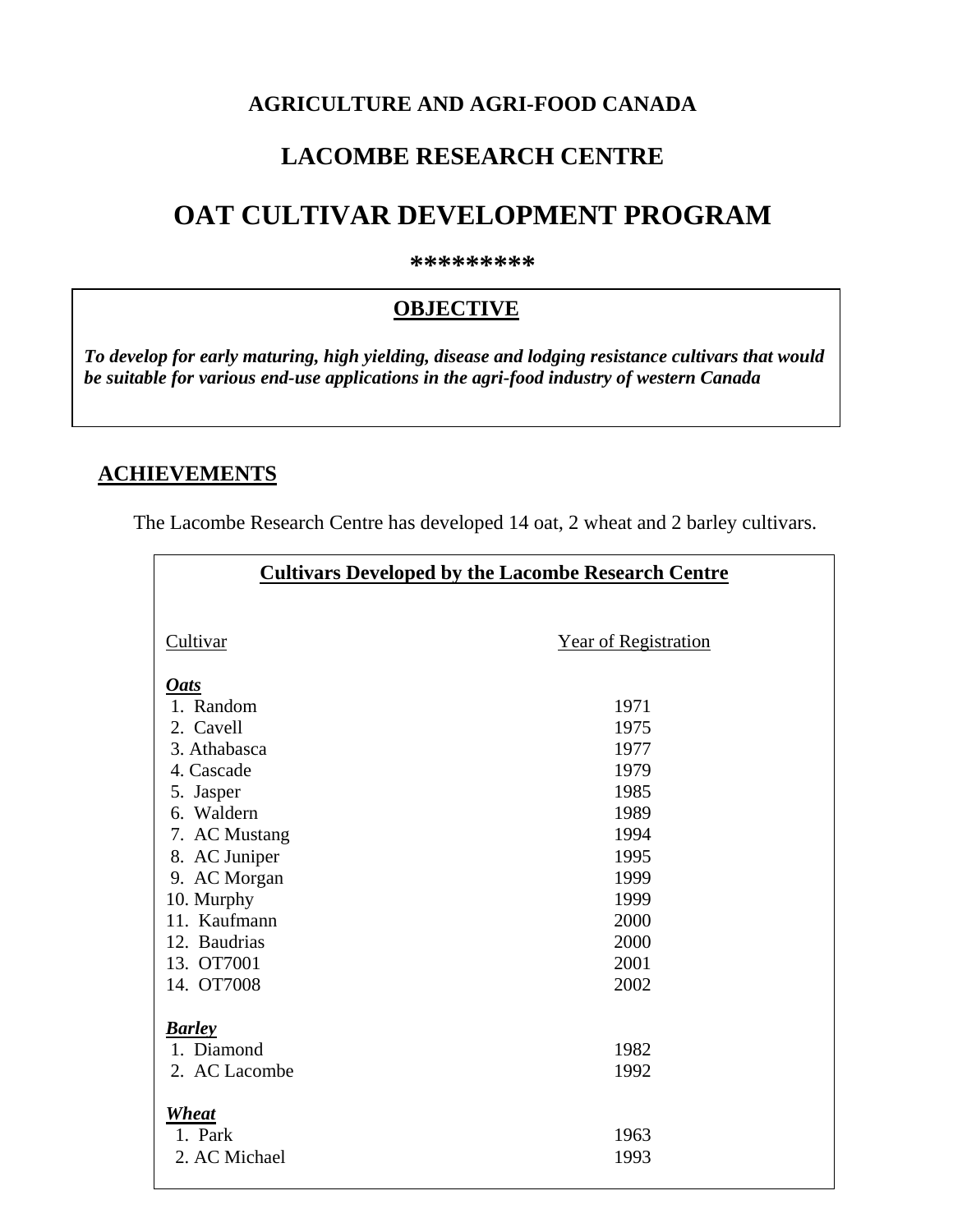#### *Oat Varieties*

**1. AC Morgan** was developed at the Agriculture and Agri-Food Canada Research Centre at Lacombe and registered in 1998. AC Morgan yields 108% of Cascade and matures two days later than Cascade. Its advantages are a high yield potential, excellent milling quality, plump kernels and very strong straw. A disadvantage is late maturity (2 days later than Cascade).

**2. AC Ronald** is a semi-dwarf milling oat cultivar developed at the Agriculture and Agri-Food Canada, Cereal Research Centre in Winnipeg. Its main feature is better lodging resistance than any other oat cultivar released for western Canada, and its main disadvantage is low yield relative to other milling oat varieties recommended for Alberta.

**3. Kaufmann** was developed at the Agriculture and Agri-Food Canada Research Centre at Lacombe and registered in 2001. It is a high-yielding, disease resistant cultivar with plump kernels, high test weight, high groat content and high milling yield. Kaufmann is resistant to most of the prevalent races of crown rust, stem rust and surface-bome smuts, and is moderately resistant to barely yellow dwarf virus. It is best adapted to the rust prone areas of Manitoba and eastern Saskatchewan, where it has out-yielded AC Mediallion by 6% and 2%, respectively. Kaufmann is not recommended for production in Alberta or western Saskatchewan because of its lower yield and later maturity relative to other cultivars that are recommended for these areas.

**4. Athabasca** is an early maturing oat cultivar developed at the Lacombe Research Centre and released in 1977. Its main advantages is its early maturity. It matures about 2-3 days ealier than Cascade and is a good variety to grow in northern areas where, because of cool temperatures and short growing season, other later maturing cultivars are not well adapted. Its main disadvantages are lower yield and weaker straw relative to Cascade.

**5. Pendek** is an early maturing oat introduced from Holland by the Lacombe Research Centre and released in 1963. It has short straw and good lodging resistance. At the time of its registration in 1963, Pendek had the best combination of high yield and early maturity, but since then new cultivars with improved yield-maturity relationships (e.g. AC Juniper,OT7001, CDC Dancer) have been developed.

**6. AC Mustang** is a dual purpose (grain/silage) oat developed by Agriculture and Agri-Food Canada, Lacombe Research Centre and released in 1994. Currently it is the highest yielding cultivar in Alberta (yields about 10% more than Cascade). AC Mustang is equal to Cascade in lodging resistance. It also has higher test weight, higher percentage of plump kernels, and a lower percentage of thin kernels than Cascade. AC Mustang has high hull content and is not suitable for milling.

**7. AC Juniper** was developed at the Agriculture and Agri-Food Canada Research Centre at Lacombe and registered in 1996. AC Juniper yields 97% of Cascade and matures two days earlier than Cascade. Its advantages are early maturity, improved grain quality and excellent lodging resistance. A disadvantage is lower yield than Cascade.

**8. CDC Bell** is a new forage oat cultivar developed by the Crop Development Centre at the University of Saskatchewan. It is a tall, late maturing variety with very large, long and thick leaves. It was developed for use by producers who wish to grow an annual cereal crop for hay (green-feed).

**9. Waldern** is a high yielding feed oat developed at Agriculture and Agri-Food Canada, Lacombe Research Centre and released in 1989. It yields about 8-10% higher than Cascade while maturing about 2 days earlier than Cascades. It has bigger seeds and higer percentage of plump kernels, but lower test weight than Cascade.